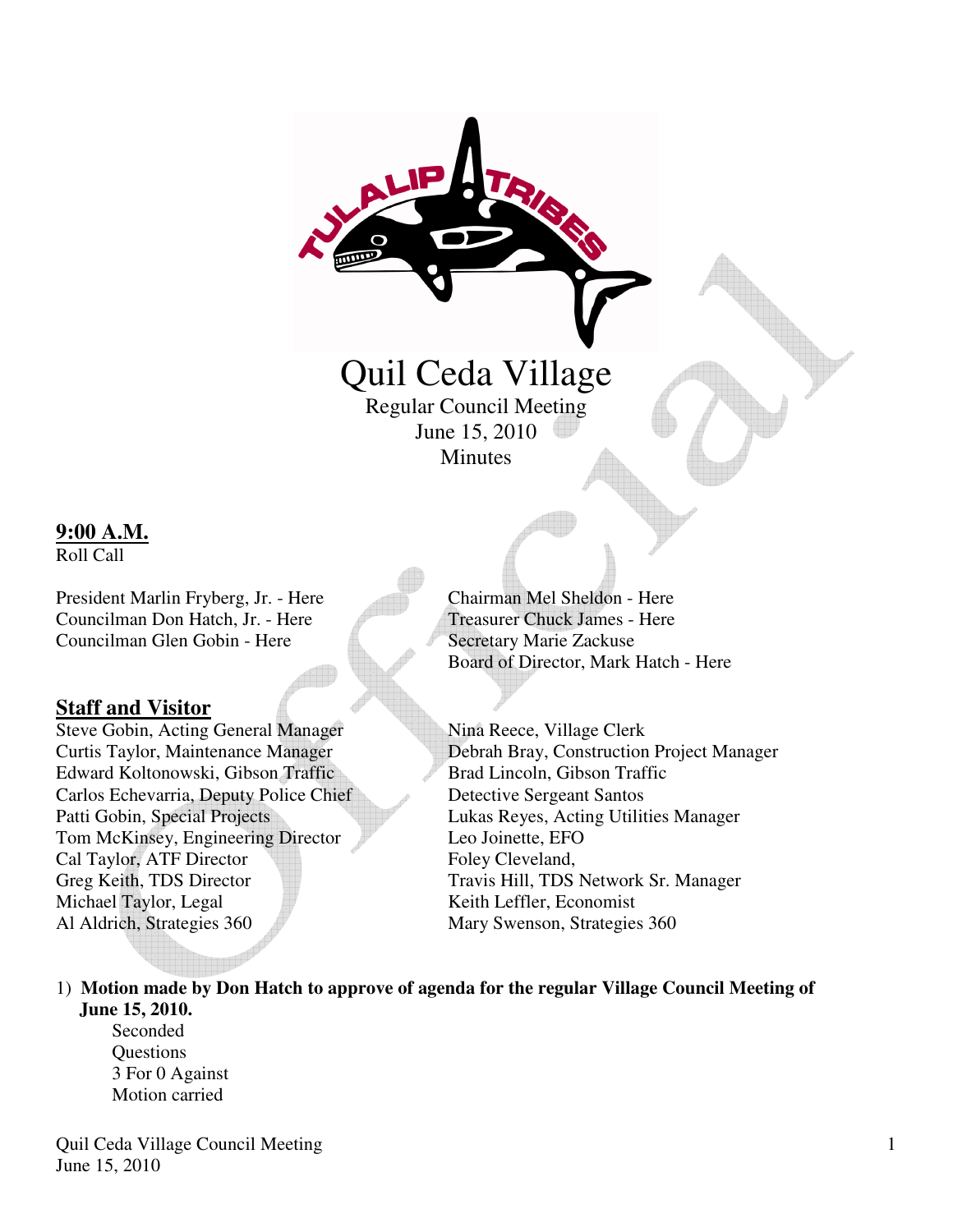#### 2) **Motion made by Glen Gobin to approve the minutes for the regular Village Council Meeting of May 18, 2010.**

 Seconded **Ouestions**  3 For 0 Against Motion carried

#### **Law Enforcement**

3) May Police Report

 Discussion: Carlos Deputy Chief Echevarria; Detective Sergeant Santos; Glen Gobin; Don Hatch; Mike Taylor; Marlin Fryberg;

Handout

Detective Sergeant Santos

 Most activities have been routine. Shoplifting has increased for high dollar items. Loss prevention has been stepped up. Traffic accidents are about the same. Transient encampment was removed from wooded area. Law enforcement has stepped up checking these areas.

Off the record discussion.

 Upcoming events are Boom City and Concert Series. The Coach store located in the Seattle Premium Outlet was robbed at gunpoint taking an undisclosed amount of money. A reward is being offered for additional information leading to the arrest of the suspects. Three law enforcement agencies are working on this case with Tulalip as the primary agency. Question regarding use of law enforcement for traffic control on the 27<sup>th</sup> Avenue construction project. For the record, Nina Reece identified herself as having a financial interest in the contractor doing work on 27th Avenue.

#### 4) Boom City

Discussion: Steve Gobin

 The Village has a Fireworks Ordinance which prohibits the lighting of fireworks within the Village boundaries. Law Enforcement is being requested to please enforce the ordinance and limit the lighting of fireworks to the designated area within Boom City only. There was confusion over the opening date of the fireworks season. The opening date is June  $18$ , 2010 at noon until July  $4<sup>th</sup>$  at midnight. Customer overflow can park in the lot across from Boom City but no lighting of fireworks must be enforced in that lot.

### **Economic Development**

### 5) Traffic Study  $88^{\text{th}}$  &  $34^{\text{th}}$

#### PPT & Handout

 Discussion: Edward Koltonowski; Chuck James; Mel Sheldon; Steve Gobin PPT presentation regarding the entrance of  $88<sup>th</sup>$  going north on Quil Ceda Boulevard. 28,000 vehicles traveled through the corner of  $34<sup>th</sup>$  Avenue within 24 hours on a Saturday which is about 35% greater than a Wednesday or Thursday. Traffic can get into the Village without delays. It is getting out of the Village that creates the backups. Staff is working with WSDOT to correct the traffic signals. These roads are considered secondary roads and WSDOT has the concern with keeping the main roadway moving freely.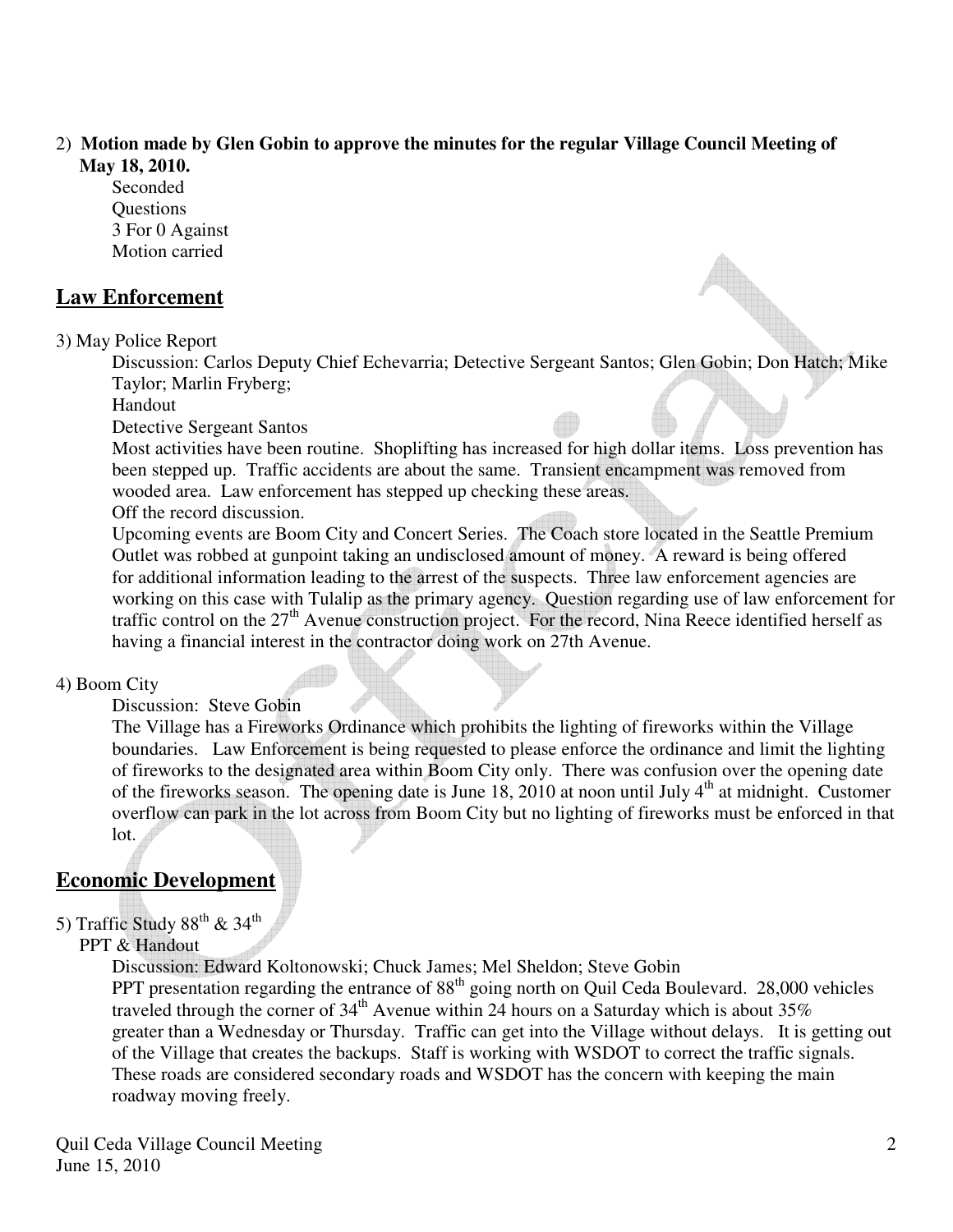### **Motion made by Glen Gobin to approve the "Proposed Channelization" plan for 88th Street on Quil Ceda Boulevard as presented.**

 Seconded **Ouestions**  3 For 0 Against Motion carried

Break

6) Economic Development Conference

Discussion: Steve Gobin; Al Aldrich; Mary Swenson; Debrah Bray; Glen Gobin; Patti Gobin; Mel Sheldon; Cal Taylor

 Joint discussion on a North Snohomish County Economic Development Conference. Proposed dates for a conference on economic development primarily in north Snohomish County including Tulalip, Marysville, Arlington and Stanwood are for September or October of 2010. Several topics could be transportation and technology infrastructure. Several cities shave been putting in infrastructure to accommodate economic growth. Costs would be shared by local stakeholders and participants. Staff would like permission to move forward with the conference planning. How does this align or does it with the Chamber trying to align with bringing together chambers. It is not seen as something related. What would be driving development to North Snohomish County? Possibly from King County as businesses are being pushed further out from Seattle-Bellevue. Technology and infrastructure are keys to an expansion for economic development. The north area also has expansion going on. Some could come down this way from that development. Water must be discussed as well. What is the goal? What will the likely outcome be? Tulalip has hosted a meeting like this before. Economic development brings jobs. People want to have a quality place to live. North Snohomish County is generally left out of the discussions when the major players discuss future development needs. Public relations will be an important part in the process. Economic development for a Tribe means more to a Tribe than other governments. Bringing the leadership together will show commitment and strength. This is just the beginning. It will involve schools and so many other factors. Tulalip has done a very good job building relationships with the surrounding jurisdictions. The relationship Tulalip has developed with other governments need to be showcased not only locally but nationally. This conference is about bringing two municipalities together to work for the betterment of our communities.

# **Travel Report & Contracts under \$50K**

7) FYI-Out of State Travel

- 8) FYI Contracts under \$50K signed by GM
	- A) Structured Communications, ISP and Network Design Consulting, \$10,000
	- B) Denise Vermilyea, Maintain RPMS drug and allergy files, \$3,000
	- C) American Red Cross, Instructor Training, \$1,000 Only the Tulalip Tribes Board of Directors has the right to waive sovereign immunity. Concerns were raised regarding the contract which subjects the Tribe to a court out of State.

## **Budget Report thru May 31, 2010**

Quil Ceda Village Council Meeting June 15, 2010